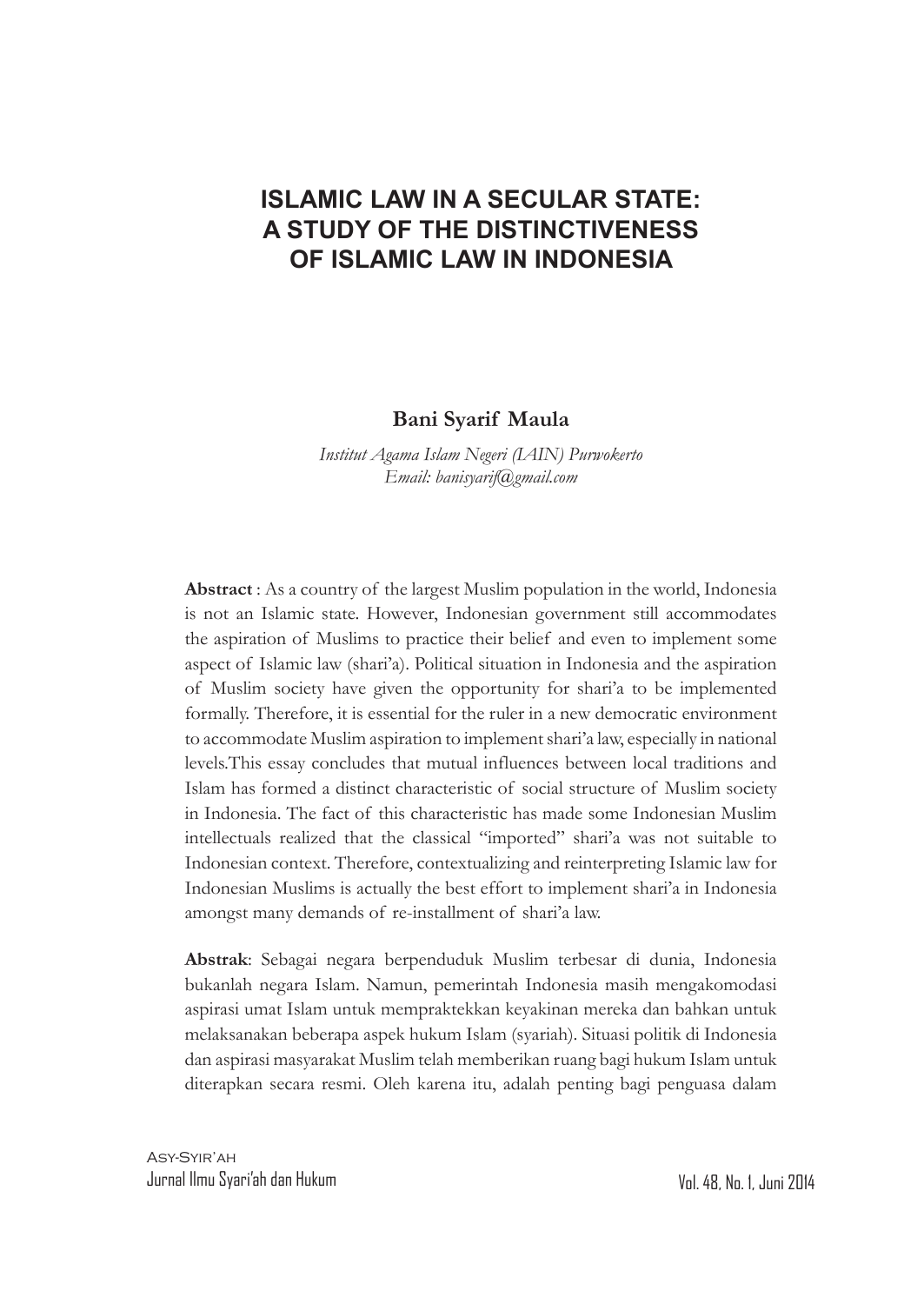lingkungan negara demokratis untuk mengakomodasi aspirasi Muslim tersebut untuk menerapkan hukum syariah, terutama di tingkat nasional..Tulisan ini menyimpulkan bahwa pengaruh timbal balik antara tradisi lokal dan Islam telah membentuk karakteristik yang berbeda dalam struktur sosial masyarakat Muslim di Indonesia. Fakta dari karakteristik ini telah membuat beberapa intelektual Muslim Indonesia menyadari bahwa hukum Islam klasik yang diambil dari negara lain tidak sesuai untuk konteks Indonesia. Oleh karena itu, kontekstualisasi dan penafsiran ulang hukum Islam (syariah) bagi umat Islam Indonesia sebenarnya merupakan upaya terbaik untuk menerapkan syariah di Indonesia, di antara banyaknya tuntutan banyak kalangan untuk pemberlakuan hukum syariah di Indonesia secara formal.

**Kata Kunci**: *Hukum Islam, Syariah, Penerapan Syari'ah, Indonesia, Negara Sekuler*

### **Introduction**

Even though Indonesia is a country of the largest Muslim population in the world, it is not an Islamic state. Based on this fact, Indonesian state does not impose Islamic law to be implemented among Muslims society. However, Indonesian government still accommodates the aspiration of Muslims to practice their belief and even to implement some aspect of Islamic law (shari'a). The New Order regime, for example, at the beginning objected to accommodate Muslims' aspiration to implement Islamic law, but after some Muslim thinkers offered a moderate kind of Islamic law, the regime finally accepted the aspiration.

Historically, during the middle decades of the twentieth century, traditional shari'a which was practiced by Indonesian Muslims faced challenges from both Western and Islamic reformist thoughts. This condition made Indonesian Muslim scholars made an effort to contextualize Islamic law with national cultures and global modernization. This effort could be considered as a moderate way in formulating shari'a law among many voices to apply shari'a in Indonesian society. The Compilation of Islamic Law in Indonesia (KHI), for example, in which some shari'a rules have strong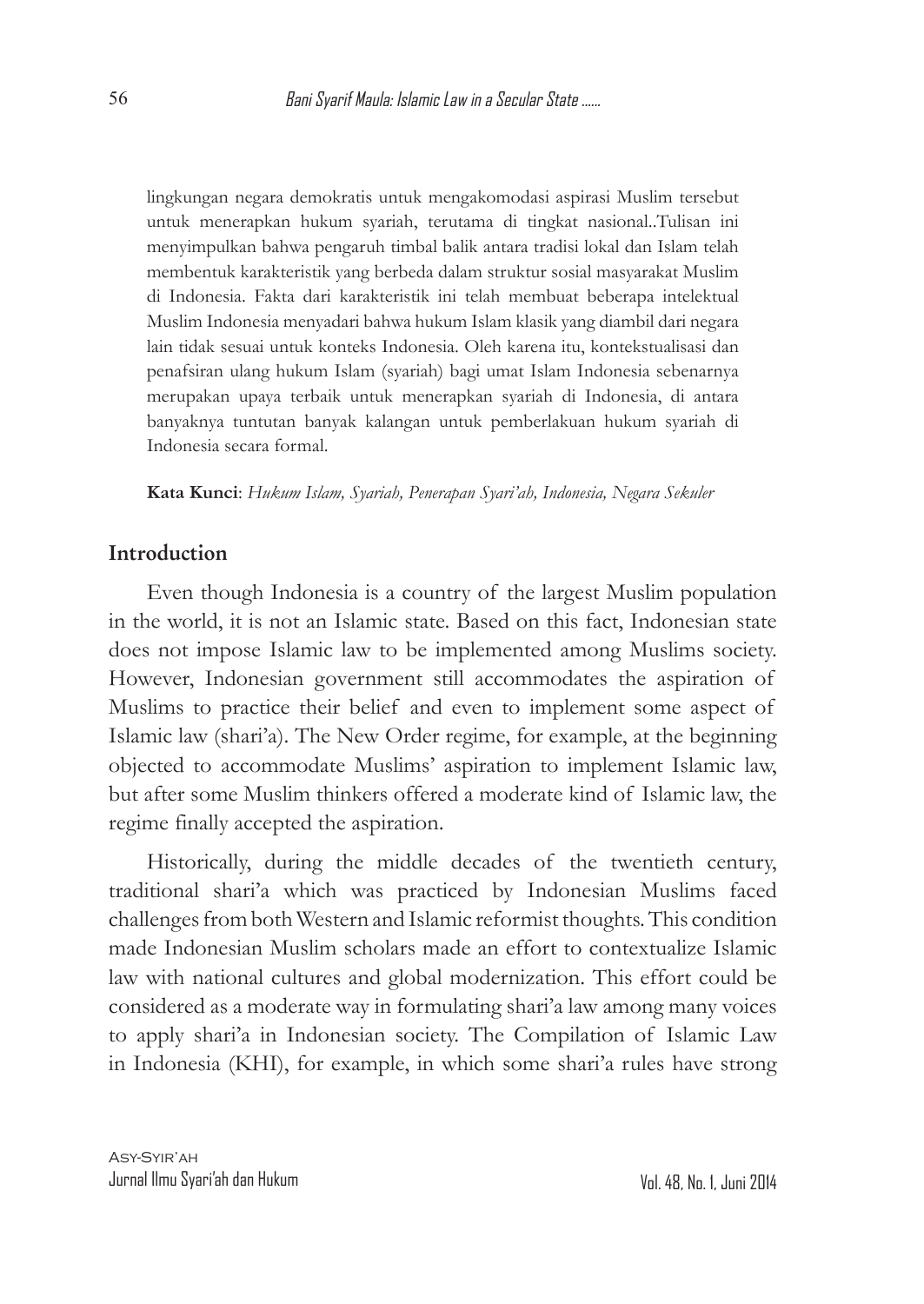influence from customary laws, can be regarded as a representation Islamic law in Indonesia.

However, new political development after the demise of the New Order regime has generated some Islamist politicians to take part in the political contestations, both nationally and locally. The euphoria of this political situation was then followed by the aspiration voiced by the Islamic political movement which is manifested in the decentralization process. Several strong Muslim enclaves such as Aceh and many other regions have inaugurated their Islamic political aspiration through the ratification of shari'a-based regional regulations.<sup>1</sup> It means the Islamist groups are still making efforts to implement a wider range of shari'a which covers not only private law but also "literal meaning" of Islamic criminal law, something considered as beyond Indonesian Muslims' need and originating beyond Indonesian culture.

Based on that political fact, it is essential for the ruler in a new democratic environment to accommodate Muslim aspiration to implement shari'a law, particularly in national levels. This essay will answer the question what kind of Islamic law is suitable for Indonesian Muslim society, and how they can expand the formal role of Islamic law into Indonesian legal system.

To answer those questions, this essay is divided into three parts. The first part will elaborate the Indonesian legal system and Islamic law, which depicts that Indonesia has pluralistic legal sources including Islamic law. The second part will explain contextualization of Islamic law into Indonesian society,

<sup>&</sup>lt;sup>1</sup> Dewi Candraningrum, "Perda Shari'a and the Indonesian Women's Critical Perspectives", "Neue Willkuer gegen Frauen in Indonesien: Kontroversen um die Umsetzung der Regionale Scharia-Gesetze Perda Syariah (New Arbitrary against Women in Indonesia: Perda Shari'a and Women's Rights)". Bremen, Germany, retrieved from: http://www. asienhaus.de/public/archiv/PaperPERDASHARI'A.pdf; and Buehler, Michael (2008), "The Rise of Shari'a By-Laws in Indonesian Districts: An Indicator for Changing Patterns of Power Accumulation and Political Corruption", *South East Asia Research*, Vol. 16, Issue 2, pp. 255–285.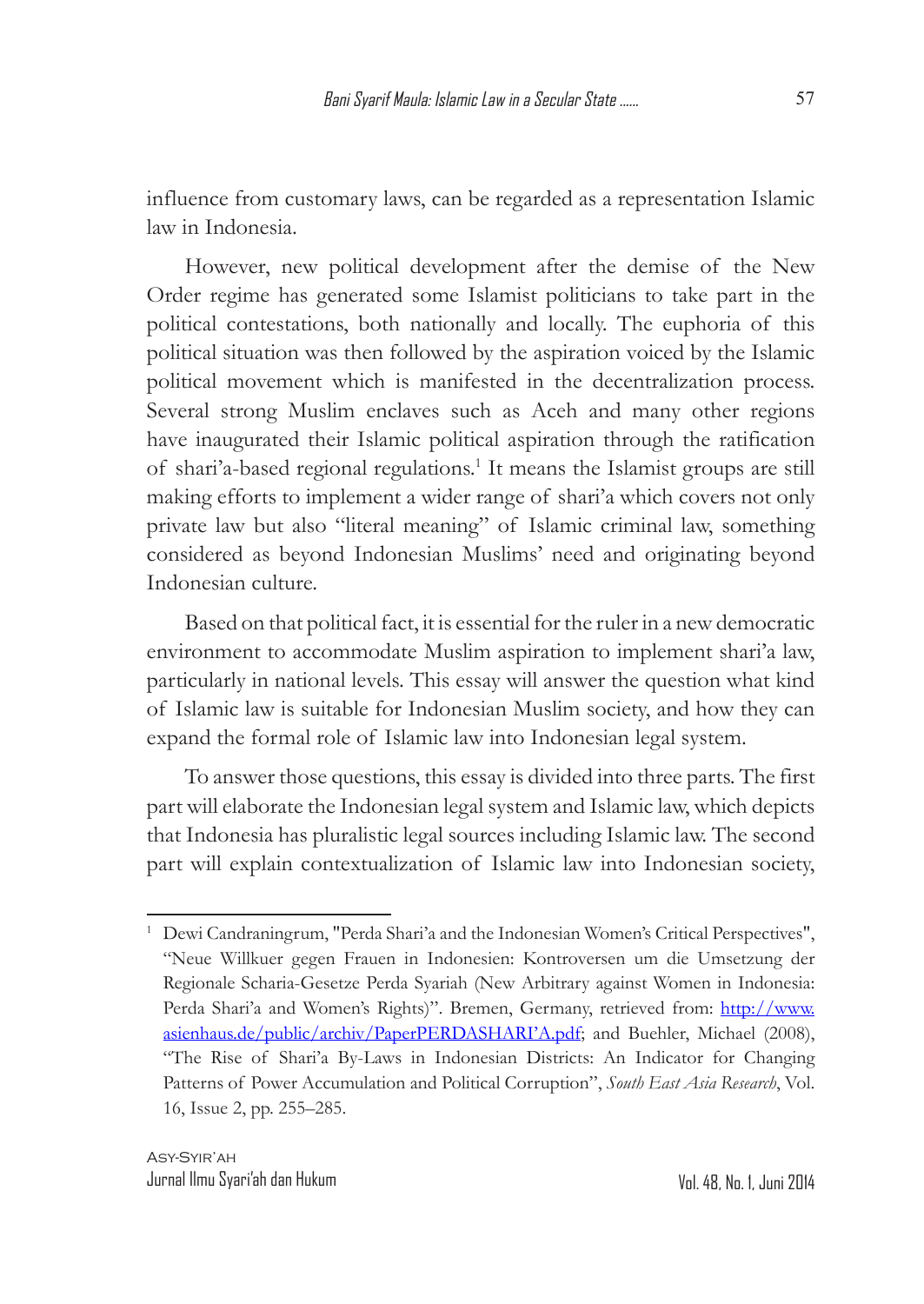in which Indonesian Muslim intellectuals reinterpreted Islamic teachings, including shari'a (Islamic law). The third part will discuss adopting shari'a into state law in Indonesia, examining the Islamic law to be adopted in the state legal system within the frame of Indonesian legal development.

#### **The Indonesian Legal System and Islamic Law**

Indonesian legal system and some of its laws are in fact a legacy from the Dutch colonial era, which are still valid until recent days. The Dutch legacy of laws still prevails because of the existence of the Interim Provisions (article 1) of the Indonesian Constitution, which states that "all regulations and legislation that are in force shall continue to have effect until new regulations and legislation are enacted under this Constitution". The existence of this provision was intended to guarantee the assurance of the law and the continuation of society life by preventing legal emptiness, but at the same time it engendered the existence of various laws, as it happened in the colonial period, which hampered the formation of a national legal conception among Indonesian people. The existence of various legal conception in the society in turn will cause the lack of synchronization in the implementation and enforcement of law, both in government's bodies and in the courts. It also will result in emerging society that is used to one legal rule and is not used to another legal rule, although the rule is in fact constitutionally implemented. This stuation leads to a tendency, especially in the matter of law obedience, that a particular legal rule which is actually applied to all Indonesian people is considered as a foreign law and regarded as not derived from Indonesian society.

The condition of Indonesian legal system at this time has been basically experiencing a little change if it is compared to that of the Dutch colonial law. The provisions and the legal rules that were enacted since the Indonesian proclamation of independece are in fact only correction and addition of previous laws. The correction and the addition basically have not reformed fundamentally the Dutch legacy. Thus, the current Indonesian legal system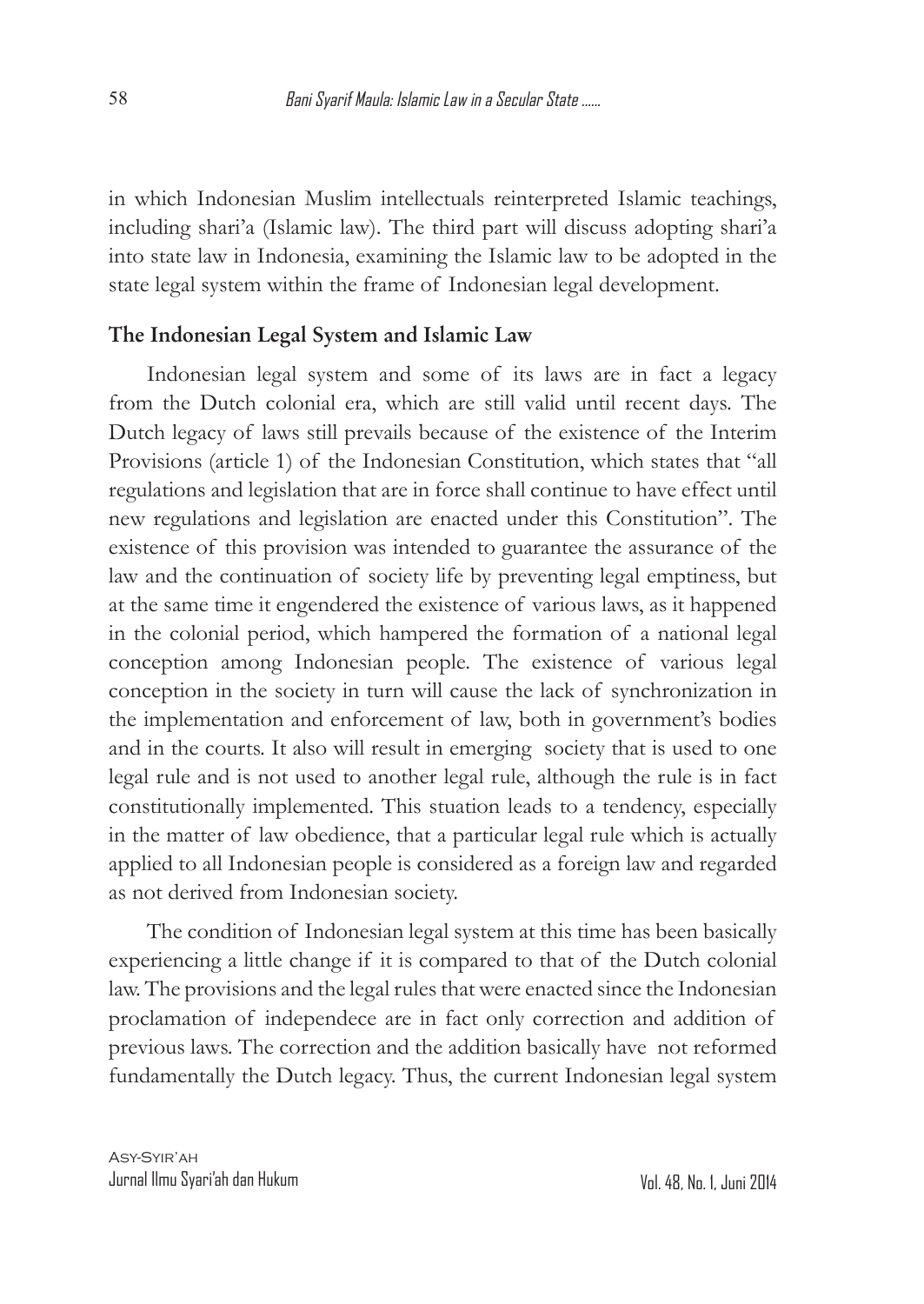has not reached the ideal which is in accordance with the conception of national legal system as aspired in the Constitution.

Actually, efforts to reform Indonesian legal system have been made since Indonesia's independence, including an effort to adopt Islamic law. Just like other countries that got liberty from colonial occupation, Indonesia's independence became a starting point to make an effort to form a national law as a replacement of the colonial law. The proclamation of independence was basically a pillar and a dividing line between the colonial legal structure and the national one. However, as it was mentioned above, most laws applied in Indonesia nowadays are basically legacy of the Dutch colonial regime, particularly criminal and civil laws. Therefore, it could be said that Indonesian society is still struggling to form a national legal system,<sup>2</sup> including efforts to adopt Islamic law that was begun just prior to Indonesia's independence in 1945.

Most Indonesian Muslims believe that carrying out Islamic law is an obligation as a part of their belief, which leads to have a view that the implementation of the Islamic law in Indonesia is needed, and their view is not how Islamic law could be possibly made as a main material for the formation of national law. If we observe Indonesian Muslim society in recent years, especially its leading figures who were involved in the debate on a discourse of Islamic law implementation in Indonesia, they are divided into at least two groups. A group that stresses on the formal-textual approach and the other group that stresses on the cultural-substantial approach. The first group with its textual interpretation of Islam believes that Islamic law should be implemented to all Indonesian Muslims formally by the state. Therefore, for this group, the process of political life is as a means to reach this goal, i.e. implementing Islamic law normatively and formally through Indonesian legal system.

<sup>2</sup> Munawwir Sjadzali, *Ijtihad Kemanusiaan* (Jakarta, Paramadina, 1997), p. xxii.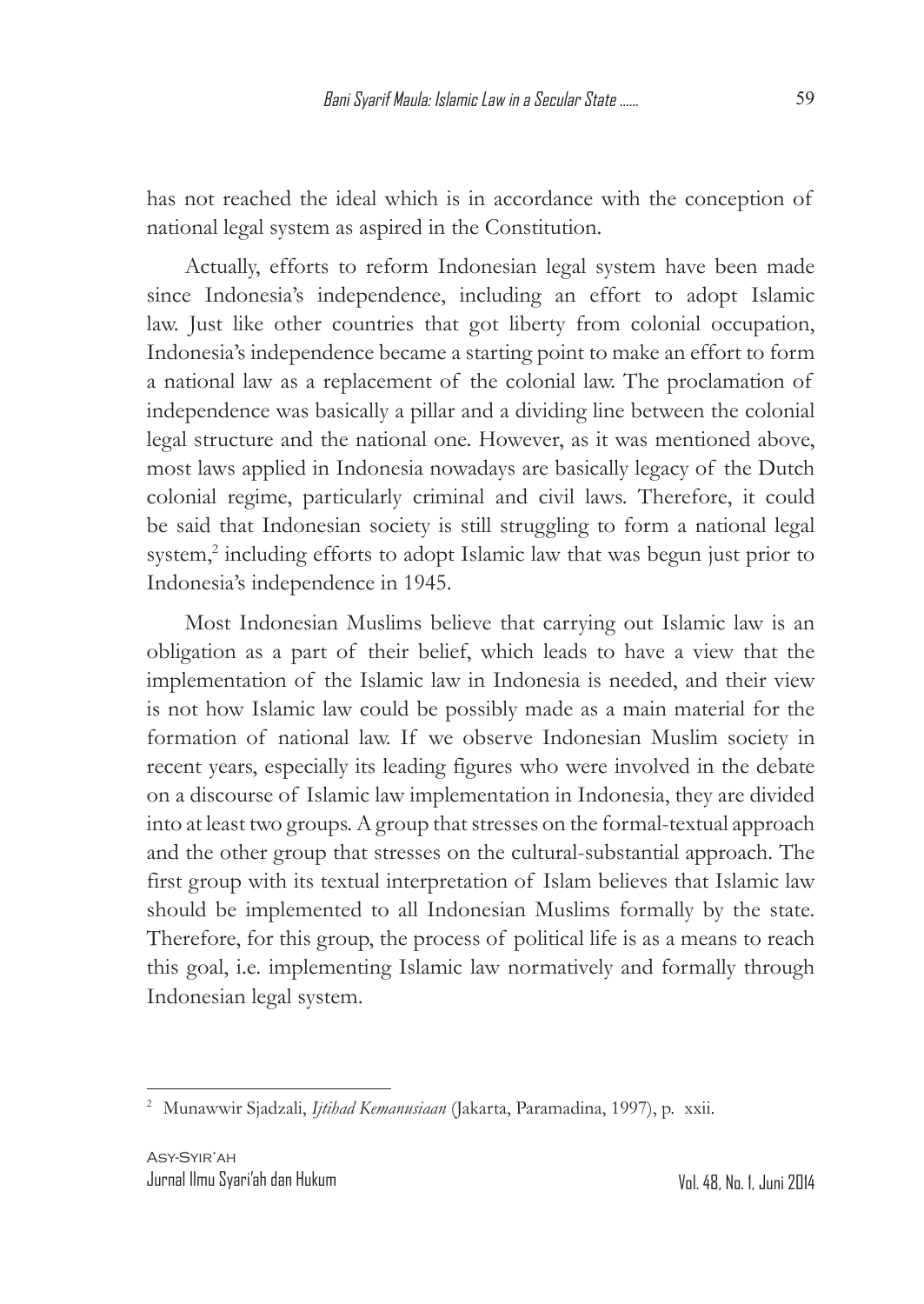The second group, which is the group using the cultural-substantial approach, believes that what is important in the application of Islamic law is not the formalism of the Islamic law, but the absorption of the Islamic values into Indonesian society is the more important way. It means that the universal values of Islamic teaching, such as justice, honesty, freedom, the equality in front of law, tolerance, should be implemented in each behavior of society life. Because the characteristic of this approach is the absorption of the substance of Islamic values, this process uses cultural, not the structural method. Therefore, this group does not need legislations or governmental regulations in order to implement Islamic values in society.

It is interesting to note that since Indonesia's independence in 1945, when the founding fathers debated on the foundation of Indonesian state whether it was Islamic state or secular state, the leading figures of Indonesian Muslim politicians since the beginning was already polarized becoming two groups; the secularist group viewing that religion, in this case Islam, should have not been formalized through the constitution, and the other was the Islamist group that wanted the opposite.<sup>3</sup> The debate among the leading Muslim figures in fact had happened long before independence, particularly between Soekarno and Muhammad Natsir. According to Soekarno, democracy might not exist if state matters were combined with religious matters, while Natsir believed that the realization of the Islamic teaching would not be perfect without state's involvement as a means of its implementation.<sup>4</sup>

Afterwards, in the beginning of 1970's, Nurcholish Madjid showed the view that in Islam between religion and state was two different matters although they were not separated. According to him, religion and state were not separated because each Muslim must behave always in order to get

<sup>3</sup> Bahtiar Effendy, *Islam and the State in Indonesia* (Singapore: ISEAS, 2003), p. 30.

<sup>4</sup> Munawwir Sjadzali, *Islam dan Tata Negara: Ajaran, Sejarah dan Pemikiran*, (Jakarta: UI Press, 1990), p. 191-192, also Bahtiar Effendy, *Islam and the State in Indonesia*, (Singapore: ISEAS, 2003), p. 20.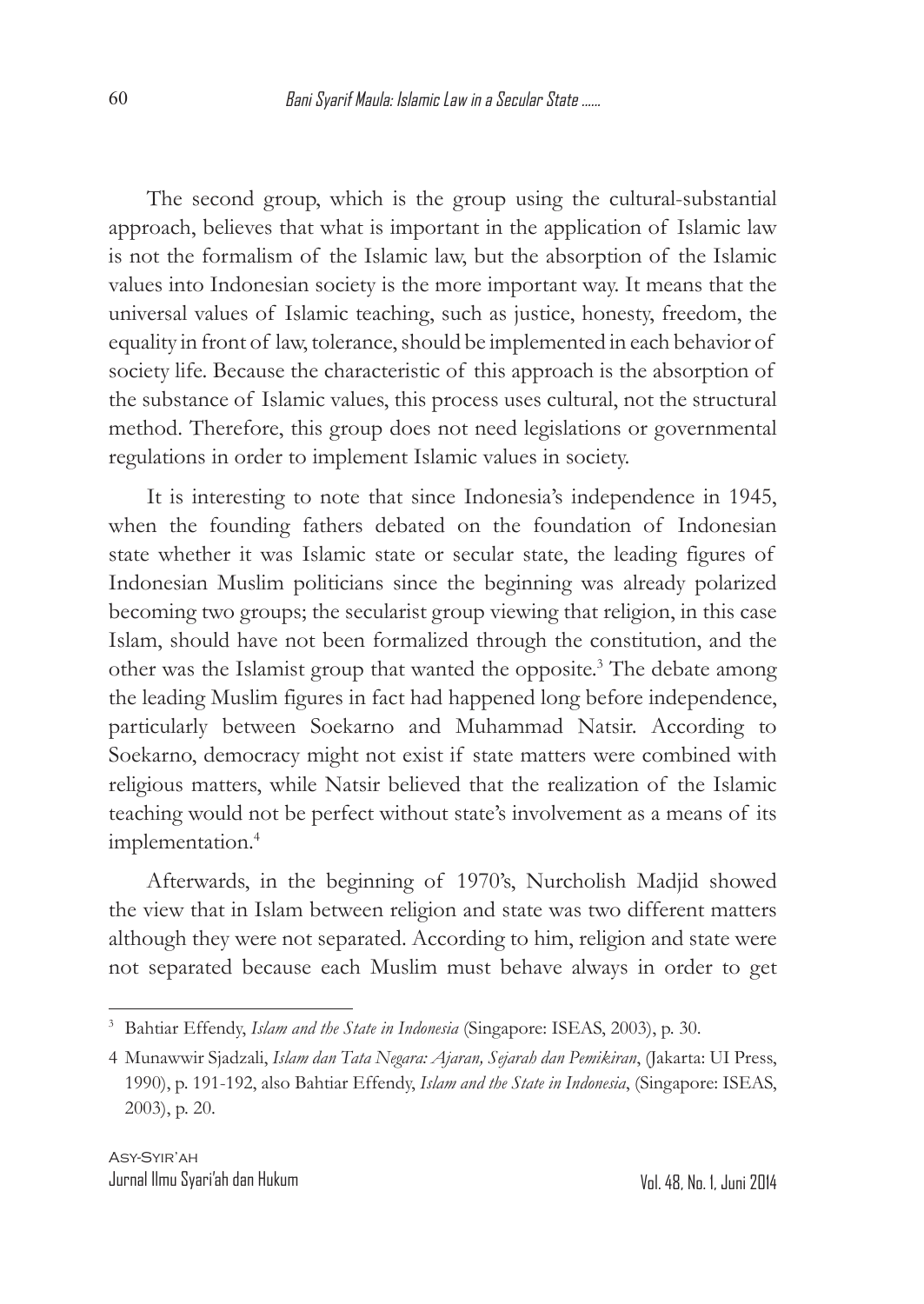God's willing, including in the state affairs. However, according to Madjid, the religious matter and the worldly affairs, including state, were different, because the truth of the former was absolute while that of the latter was relative. With this reason he refused the formalization of Islamic law in the constitution and in the country's legislations. With his famous appeal that was "Islam yes, Islamic Party no", Nurcholish Madjid's thought often attracted responses of other Muslim intellectuals, both that was in favor and against up to recent days. Leading figures that were against and denied his thought, among others, were H.M. Rasyidi, Endang Saefuddin Anshari, and Daud Rasyid.<sup>5</sup>

In 2000s, issues of the re-implementation Islamic law through the constituion emerged to surface once again since the annual session of the People's Consultative Assembly (MPR) in 2001 which placed the agenda of the 1945 Constitution amendment. These issues were brought forward Islamist parties and organizations. However, this proposal was refused because the majority of the parties in the parliament did not agree in the formalization of Islamic law, and this decision was supported by two biggest Islamic organizations Nahdatul Ulama (NU), Muhammadiyah.6

Apart from the difference of the two groups' opinion, in reality, Islamic law in Indonesian legal system is already acknowledged as a legal source to form Indonesian national law, together with other legal sources such as Western laws (especially the Dutch) and customary laws. Therefore,

<sup>&</sup>lt;sup>5</sup> Criticism and refusal of Nurcholish Madjid's thoughts were also documented in some books, such as H.M. Rasyidi, *Sekularisme dalam Persoalan Lagi: Suatu Koreksi atas Tulisan Drs. Nurcholish Madjid* (Jakarta: DDII, 1973), Endang Saefuddin Anshari, *Kritik atas Faham dan Gerakan Pembaruan Drs. Nurcholish Madjid* (Bandung: Bulan Sabit, 1973), Daud Rasyid, *Pembaruan Islam dan Orientalisme dalam Sorotan* (Jakarta: Usamah Press, 1993). See Abdul Aziz Thaba, *Islam dan Negara dalam Politik Orde Baru* (Jakarta: Gema Insani Press, 1996), p. 342-345.

<sup>6</sup> Ridwan Al-Makassary, "The Dilemma of the application of the Shari'ah, Secularism and Human rights in Modern Indonesia", retrieved from: http://www.interseksi.org/ publications/essays/articles/shari'ah\_dilemma.html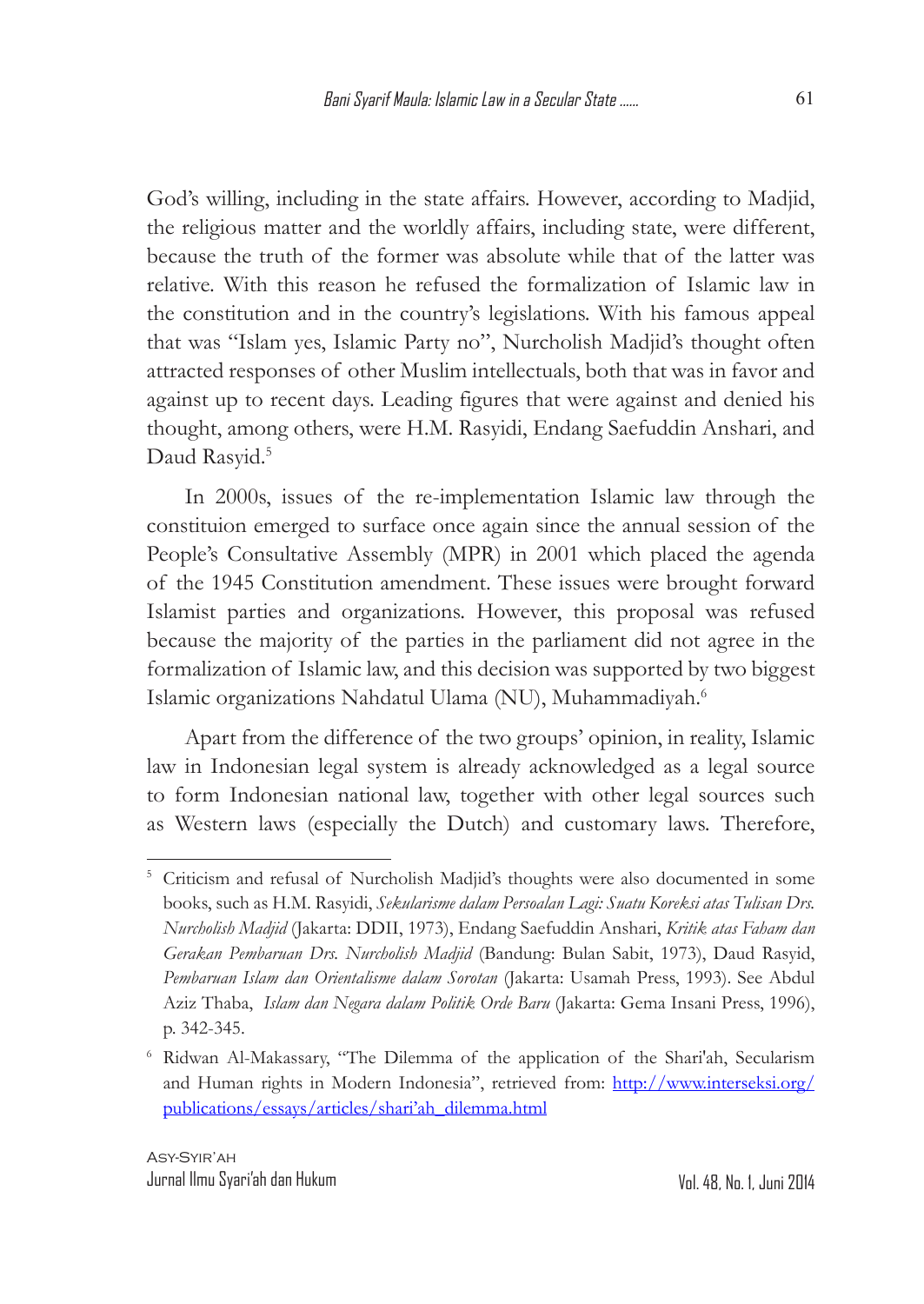Indonesian Muslims' struggle is actually how to prepare the formulation of Islamic law in order to be made as one of the sources to form national legal rules. As a consequence, the need to formulate Islamic law which is in accordance with the Indonesian context becomes a certainty.

#### **Contextualization of Islamic Law into Indonesian Society**

Islamic thought is in fact very complex particularly in philosophical, dogmatic, theoretical, and conceptual aspects, including in the context of Indonesia which possesses a number of distinctive characteristics due to its different historical, social, cultural and political realities.7 In order to understand the characteristic of Islam in Indonesia, one should know the facts of social structure of Indonesian society, in which Muslim society experiences an encounter between their religious tenets and local customs. Indonesian society is remarkably diverse and heterogeneous with many different ethnic groups stratified socio-economic classes, wide-range political orientations, and different religious beliefs. With regard to the religious life, most of the major world religions are represented in Indonesia, besides local religions and animistic beliefs. Among these faiths, Islam constitutes about 87 per cent of the population, making it the largest religious group in the country.<sup>8</sup>

Even though Islam is embraced by the majority of Indonesian population, their beliefs and practices, and also in term of their understanding of political Islam, are not monolithic, because the ways that Muslims in various communities seek to actualize their beliefs in their daily lives are determined more by local conditions. Islam has played an important role in Indonesia,

<sup>7</sup> Azyumardi Azra, "Islamic Thought: Theory, Concepts and Doctrines in the Context of Southeast Asian Islam", in K.S. Nathan & Mohammad Hashim Kamali (Eds.) *Islam in Southeast Asia: Political Social and Strategic Challenges for the 21st Century* (Singapore: ISEAS, 2005), p. 3.

<sup>8</sup> Benyamin Fleming Intan, *"Public Religion" and the Pancasila-Based State of Indonesia: An Ethical and Sociological Analysis* (New York: Peter Lang, 2006), p. 31.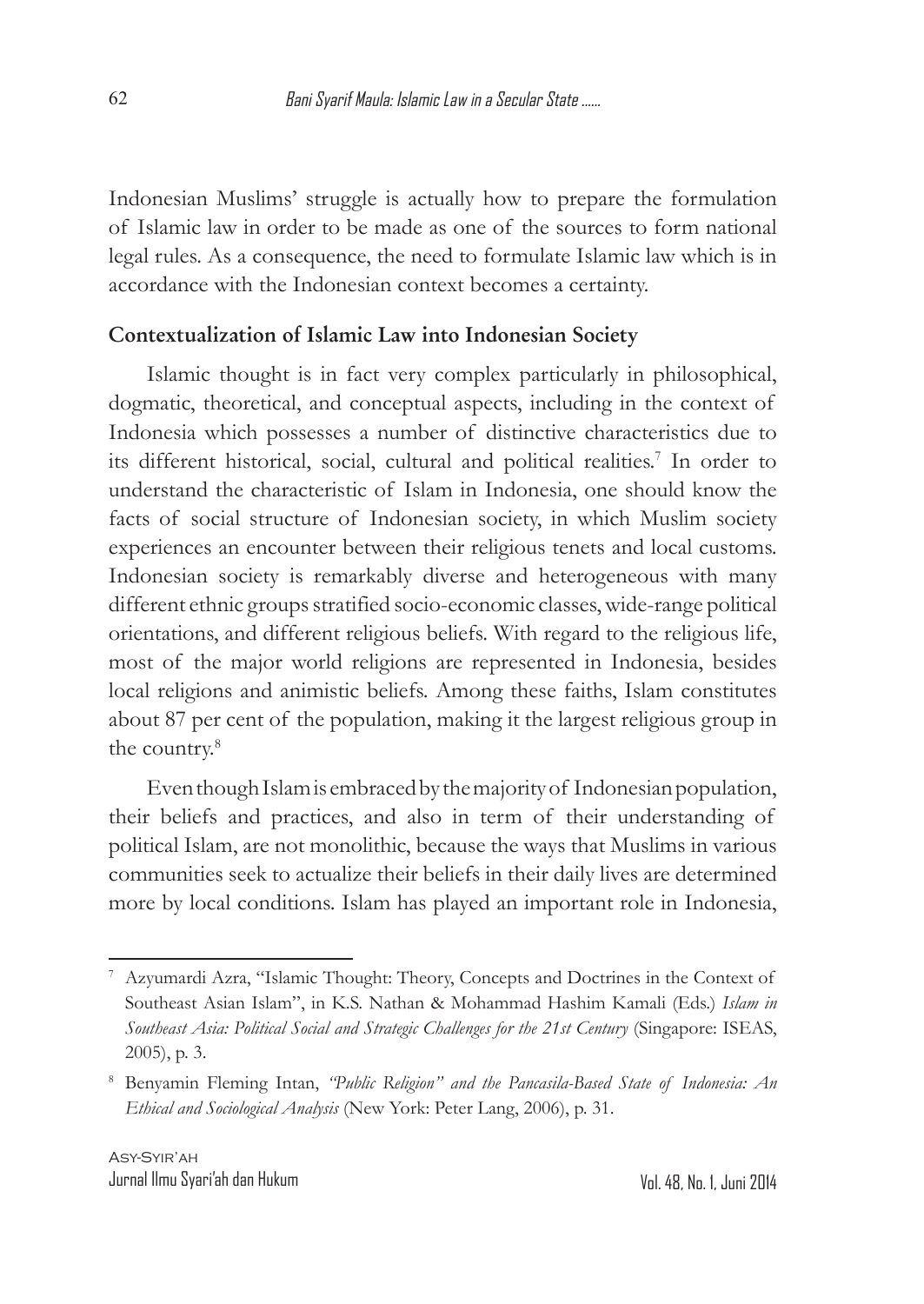both in national and local level, and it has become a key factor in ethnonationalism.9 This can happen because there is reconciliation between local tradition and Islamic teaching wherein the two exerted mutual influences on one another.

Therefore, it can be said that the mutual influences between local traditions and Islam has formed a distinct characteristic of social structure of Muslim society in Indonesia. The fact of this characteristic has made some Indonesian Muslim intellectuals realized that the classical "imported" shari'a was not suitable to Indonesian context.

According to Hasbi Ash-Shiddieqy, in order *fiqh* to be used and practiced by Indonesian Muslim society, *fiqh* not only should be able to solve problems which emerged in the community justly, but also should be easy to be understood and it was not felt alien and foreign for them, otherwise, according to Hasbi, the Muslim people would leave it and look for the other source of law.10 Hasbi argued that if the Arabian tradition could become the source of *fiqh* which was in effect for Arabian people, then the Indonesian tradition could also become the source of *fiqh* which was applied to Indonesian Muslims. Putting into effect Arabian, Indian, or any other cultures for Indonesian Muslims, according to him, was not only incompatible with the principle of equality which was derived from Islamic teaching, but also *fiqh* would be felt foreign to society, which could cause double standard attitudes among Muslim society if there is a difference between *fiqh* and the tradition.<sup>11</sup>

<sup>9</sup> Hasnil Basri Siregar, "Islamic Law in a National Legal System: A Study on the Implementation of Shari'ah in Aceh Indonesia", *Asian Journal of Comparative Law*, vol. 3, 2008, p. 1.

<sup>10</sup> Nourouzzaman Ash-Shiddieqy, "Prof. T.M. Hasbi ash-Shiddieqy", in Mohammad Damami et. al. (Ed.) *Lima Tokoh Pengembangan IAIN Sunan Kalijaga* (Yogyakarta: Pusat Penelitian IAIN Sunan Kalijaga, 1998), p. 156.

<sup>11</sup> *Ibid*., p. 157.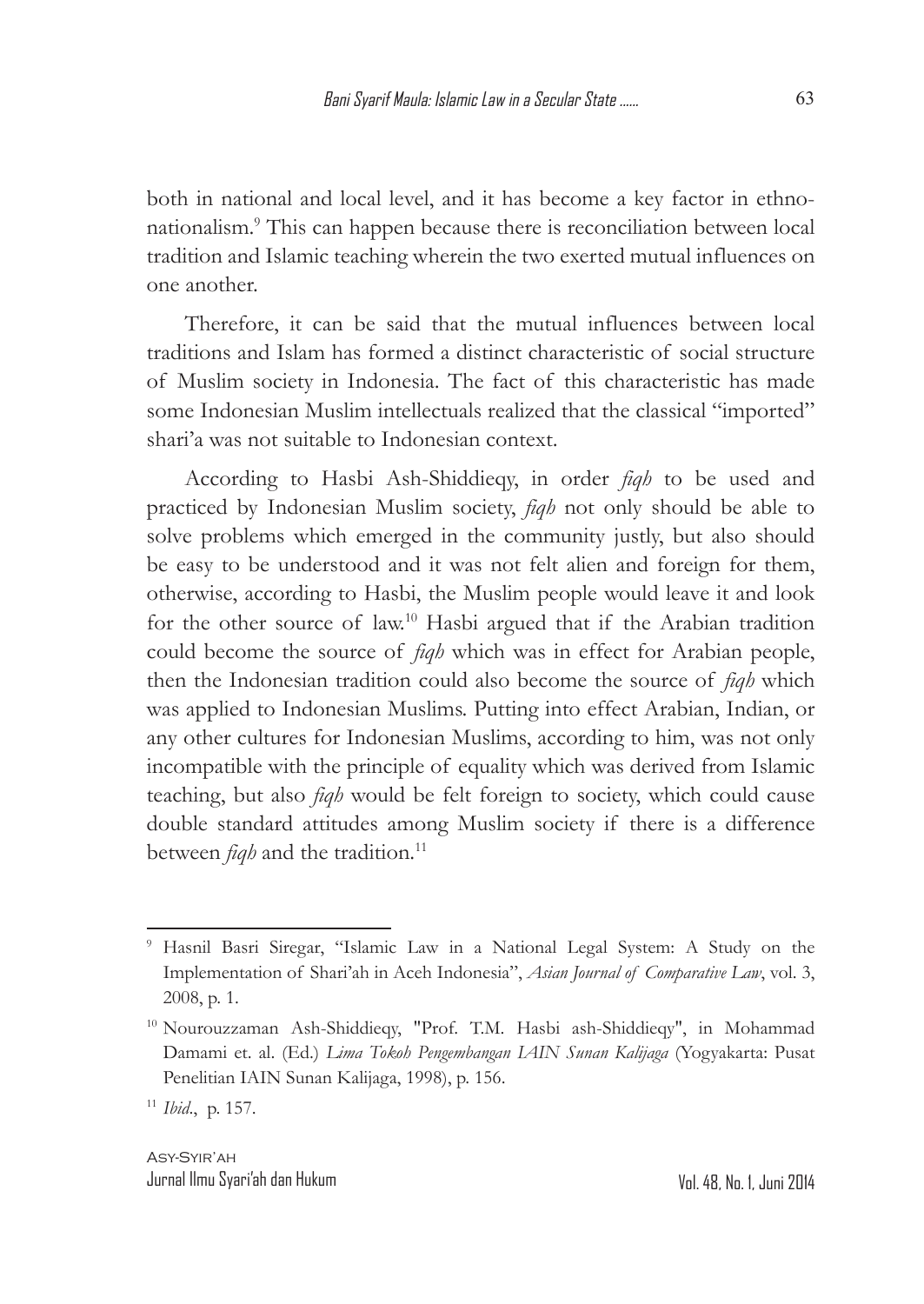Actually, in practice Indonesian Muslims had a tendency to accommodate local traditions and even were more syncretistic by amalgamating their religious practices with local cultures, wherein this practice was in fact not a big issue at all among Indonesian Muslim scholars (*ulama*), to whom most of Indonesian common people incline their religious views and beliefs.

Muslim intellectuals have long influenced the development of Islam in Indonesia. Azra, for example, shows in his study that Indonesian *ulama* have had relations with the Middle Eastern counterparts since in the beginning of seventeenth century which linked Indonesian Muslims with centers of Islamic thought in the Middle East.12 The Middle Eastern orientation of Indonesian Muslim intellectuals was one of long standing, because most of the Indonesian *ulama* who played a role in the development of Islam in the country graduated from Middle Eastern education and training.13 Consequently, thinking tendencies among Indonesian Muslims followed those established in the Middle East, where Islam has traditionally been studied from a normative point of view.<sup>14</sup>

It was in the second half of the  $20<sup>th</sup>$  century that those tendencies began to change when some Indonesian Muslims began to study Islam in Western universities, by which the new generation of Muslim intellectuals would be able to reform the Middle Eastern perspective of Islamic studies that in turn made a significant impact on the tradition of Islamic studies as a whole in Indonesia.15 In 1970s there were some leading figures in Islamic thought rolling issues regarding a need to reform Indonesian Muslims' perception on Islamic teaching. Nurcholish Madjid, for example, by adopting the

<sup>12</sup> Azyumardi Azra, *Jaringan Ulama Timur Tengah dan Kepulauan Nusantara Abad XVII dan XVIII* (Bandung: Mizan, 1995).p. 190.

<sup>13</sup> Fu'ad Jabali & Jamhari, "Introduction", in Fu'ad Jabali & Jamhari (Eds.) *Islam in Indonesia: Islamic Studies and Social Transformation* (Montreal, Canada: Indonesia-Canada Islamic Higher Education Project, 2002), p. xii.

<sup>14</sup> *Ibid*.

<sup>15</sup> *Ibid*., p. xiii.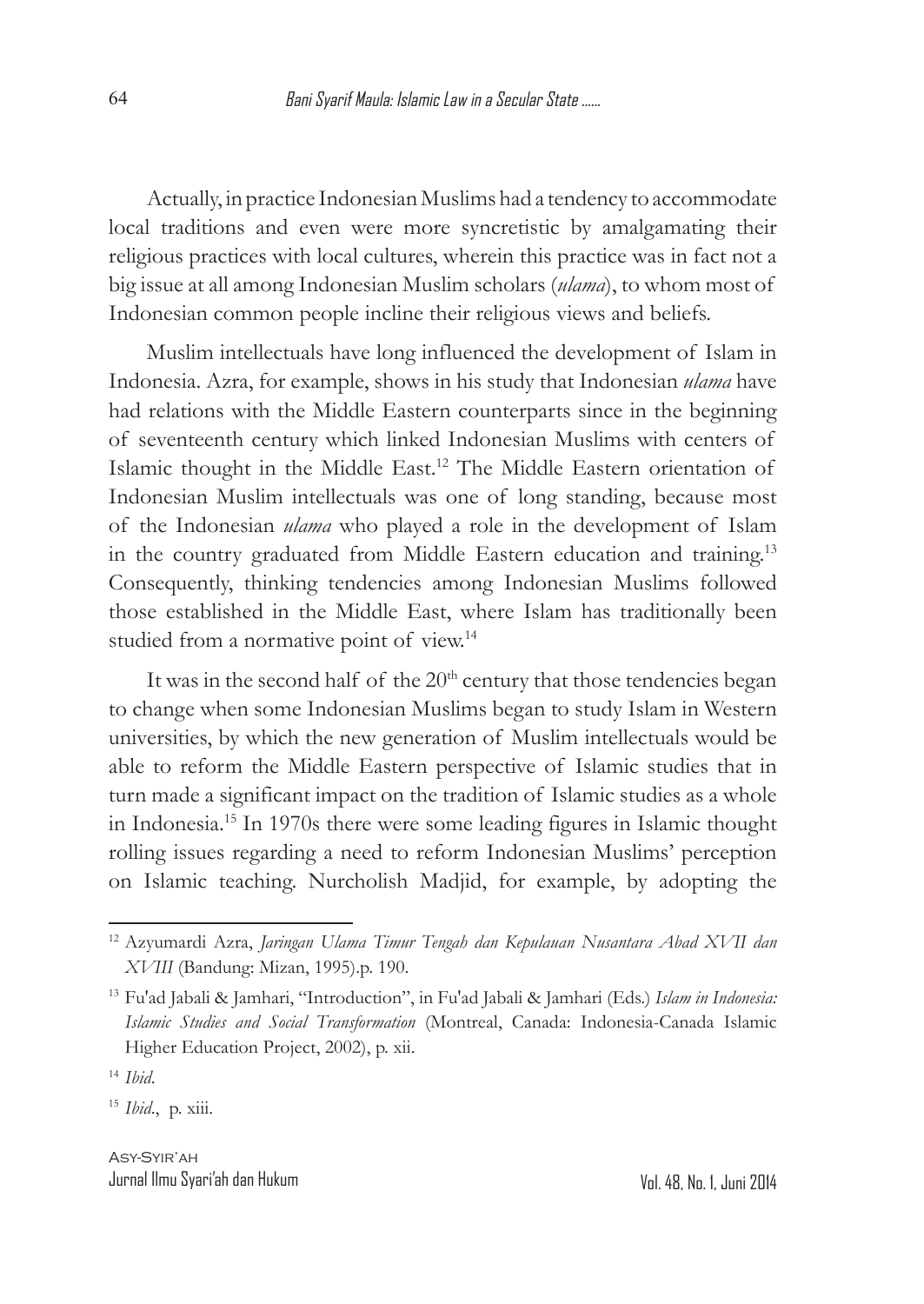ethos and spirit of modernism, made statements about the need to rethink petrified modes of Indonesian Muslims' thought and patterns of action in the name of Islam with his comment on secularization as the "desacralization" of concepts and institutions that had been turned into sacred objects by the Muslim community, which was widely misread as a call for secularism.<sup>16</sup> Actually, his statements could be read as a devastating critique of the existing Muslim parties and organizations, whose obsessions were creating the ideal of an Indonesian Islamic state with general staleness of their religious ideas.<sup>17</sup>

Since 1970s, progressive Muslim intellectuals led by Nurcholish Madjid have begun to make their efforts in reinterpreting Islam take into effect by emphasizing on redirecting the Muslim community's concern from political interests towards the substance of Islamic teachings. Other Muslim thinkers, such as Harun Nasution, Abdurrahman Wahid and Munawwir Sjadzali raised similar Islamic religious issues by focusing on a fact that Qur'an does not contain all matters which will provide every rule in detail. The position of this notion emphasizes the importance of the concept of *ijtihad* as a way to re-interpret or to re-actualize Islamic doctrines in order to be in line with intellectual and moral development of modern society. In this case, Muslim society must take into account the importance of local, contextual and temporal particularities.18

As a result of the effort of Muslim intellectuals of the 1970s in reinterpreting Islamic teaching and restoring Muslims' perception on Islam, their progressive thought of Islam was more widely accepted not only by Muslim society but, more importantly, also by the ruling regime which began to alter its policies regarding Islam and Muslim society after such progressive thought of Islam was introduced. Indonesian Muslims politically became

<sup>16</sup> Martin van Bruinessen, "Nurcholish Madjid: Indonesian Muslim Intellectual", *ISIM Review*, No. 17, 2006.

<sup>17</sup> *Ibid*.

<sup>18</sup> Bahtiar Effendy, *Islam and the State in Indonesia* (Singapore: ISEAS, 2003), p. 75.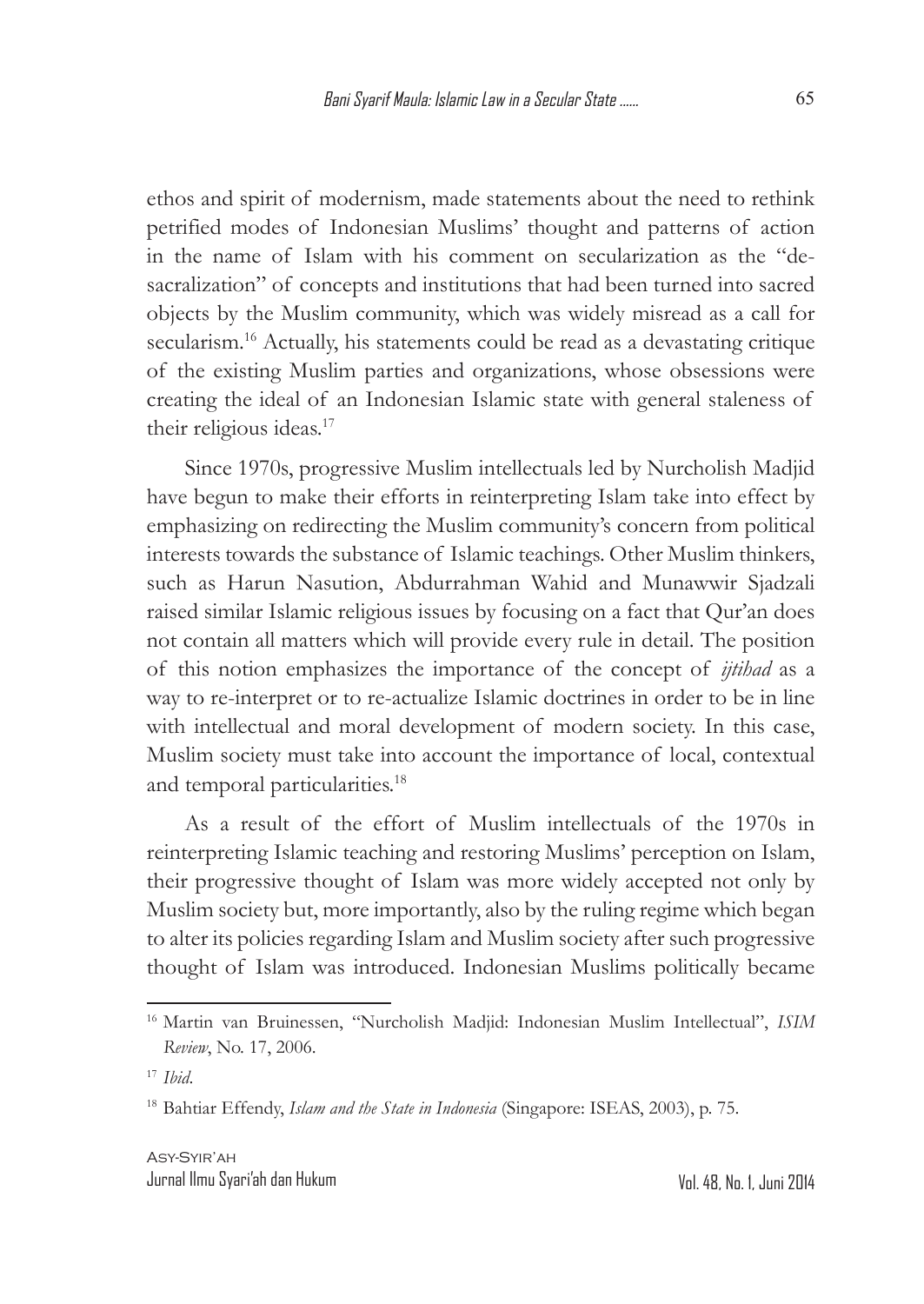more moderate and more rational, because they were no longer obsessed with Islamic ideology which previously predominated in their minds.

Moreover, the New Order regime became more accommodative to Muslims' aspirations as far as social and cultural interests were concerned.<sup>19</sup> It can be seen from the wide recruitments of Islamic scholars and activists to the state's executive and legislative bodies. Also, the parliament, along with the government, passed some laws related to Muslims' aspirations such as the enactment of the new Islamic Judicature Act in 1989, the establishment of Islamic Banking (Muamalat Bank) in 1991, and the creation of the Compilation of Islamic Law in 1991 as one of the material laws for and is used as the basis of the decisions made by Indonesia's Islamic courts.

Those intellectuals have made a radical shift not only from the old Islamic political paradigm, but also from doctrinal approach to a contextbased of Islamic thought.

#### **Adopting Shari'a into State Law in Indonesia**

Many Indonesian leading figures basically focused on the idea of the need of *fiqh* that is typical and in accordance with the context of the Indonesian community, which may be able to be put into effect formally by means of legislations. One of them is Hasbi, as already mentioned above, who mentioned that the existence of *fiqh* that was based on the Indonesian tradition was a certainty, because the classical *fiqh* written by traditional Muslim scholars and applied to Indonesian Muslims were based on the tradition ('*urf*) of Arabian society which was not in accordance with Indonesian culture. To realize this idea, the *fiqh* must be in accordance with Indonesian culture and it must also fit to Indonesian positive law in order to be integrated in the national legal framework. Therefore, it needs to study Islamic law and national law comparatively to get a mutual aim from those two types of law. The mutual aim of those laws can be put together to form a national law which can be applied to all citizens regardless their religion.

<sup>19</sup> *Ibid*., p. 151.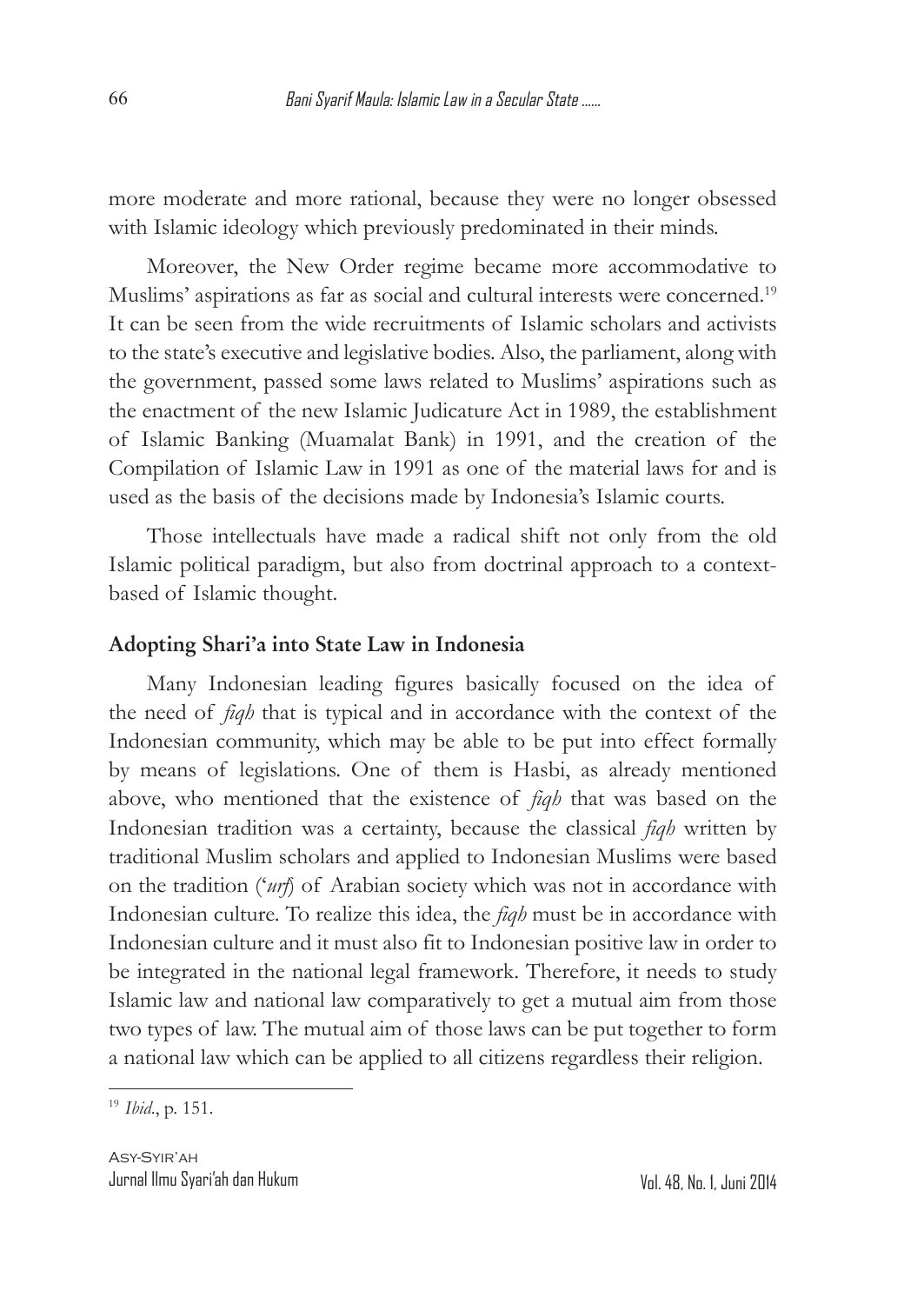According to Hasbi, the interpretation of Islamic law in Indonesian context is actually a continual process of understanding Islam (*tafaqquh fi al-din*); therefore, it is a significant effort to make shari'a law useful for humankind, both individual and community, because, for Muslims, shari'a is considered containing universal values, which is actually legal ideas, whereas *fiqh* (the human understanding on shari'a) is always related to a certain community.20 Regarding the interpretation of shari'a and *fiqh* methodologically, Hasbi said that the universal values of shari'a are regarded as "abstract norms" or legal ideas. It is from this norm that the principles of Islamic law are determined and defined as the "norm in-between" (or "*tussen* norm" in the Dutch, as Hasbi mentioned it), which becomes a bridge between the values of shari'a and regulations (the applied Islamic rules) in order to be realized in accordance with a certain social condition and social culture. The applicable Islamic law, which is applied to Muslim community as a result of the application of shari'a principles, is called by Hasbi as "concrete norms". With this interpretation of the hierarchy of shari'a norms, according to Hasbi, Islamic law is expected to be able to be applied in Indonesia, and in turn it can give a contribution for the development of Indonesian national law.21

Furthermore, Hasbi argues that the elasticity of shari'a takes place in its aims which are actually merely to uphold justice, promote equality and bring about the well-being of the public. These aims, according to Hasbi, would suit everyone regardless of their religion, race or nationality. It is in this sense that shari'a is absolute and universally applicable, because it was revealed by God for the sake of all human beings.<sup>22</sup> By this argument, Hasbi actually emphasized that if the aims of shari'a can be advanced through legislation, whether it is called shari'a or something else, shari'a will automatically take

<sup>20</sup> Hasbi Ash-Shiddieqy, *Dinamika dan Elastisitas Hukum Islam* (Jakarta: Tintamas, 1982), p. 40.

<sup>21</sup> *Ibid*., p. 40-41.

<sup>22</sup> *Ibid*.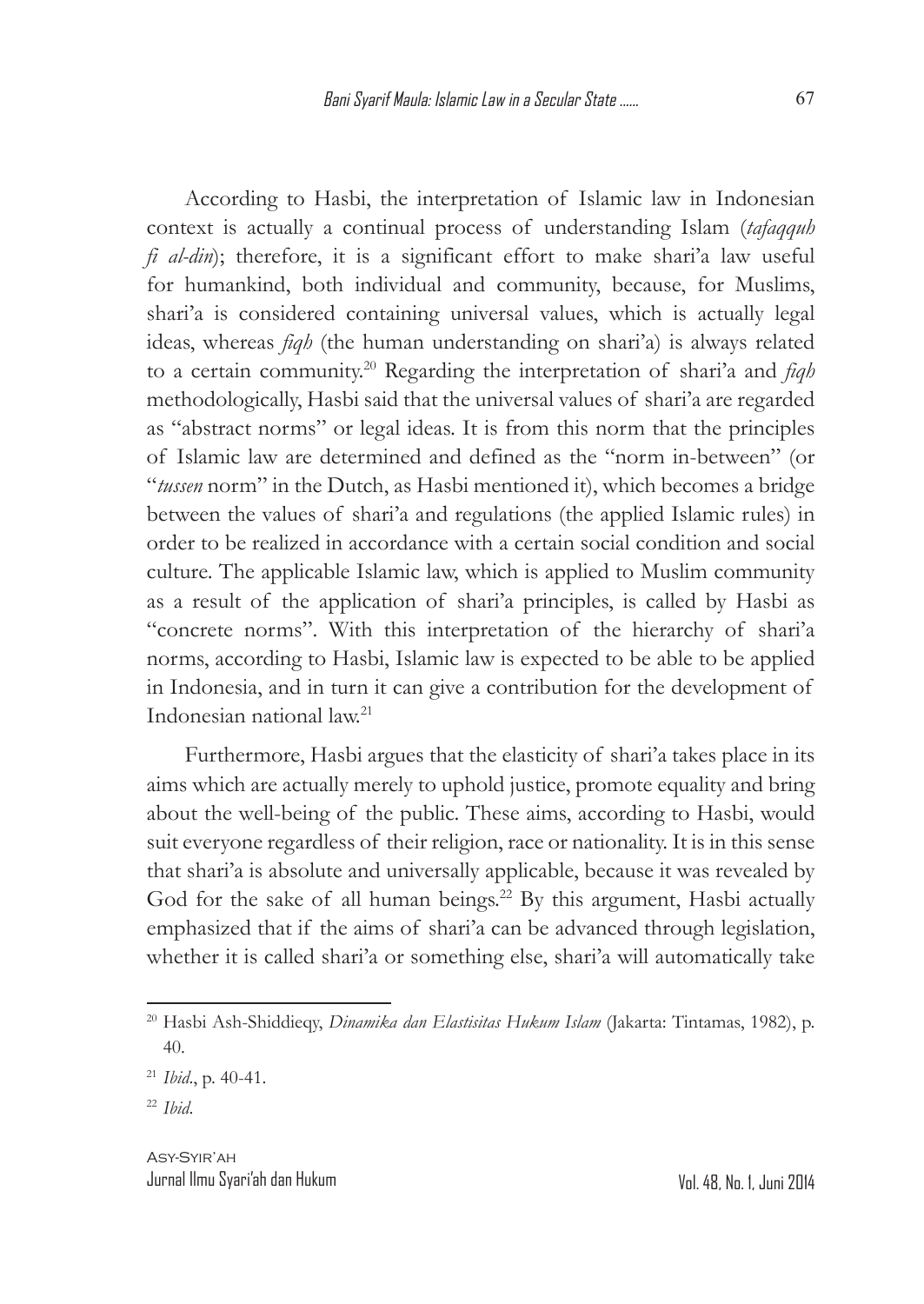effect. Any law or regulation as long as it promotes justice, upholds equality, and brings about well-being and prosperity is congruous with shari'a purposes and deserves full support from all Muslims.

Therefore, efforts to contextualize Islamic law must be accompanied by formulation of principles of Islamic legal thinking which is in accordance with the socio-cultural life of Indonesian society. In the context of Indonesia which is still developing its national law, the efforts adopting shari'a should take into consideration the process of this national law development. In this matter, according to Hazairin, Islamic law (the norms of shari'a) can be one of sources for developing Indonesian law through inclusion of Islamic legal principles into legislations and codification by means of a democratic process.23 However, by the Islamic legal principles Hazairin means here is that the reinterpretation of Islamic law should be in accordance to Indonesian cultural conditions and not to some other foreign and historically distant situation, in order for Islamic law to become realized as the actual living law of Indonesian society.24

Indonesia is not an Islamic state and it does not recognize a single religion as an official religion of the state. However, the Indonesian nation is governed based on the *Pancasila*, 25 whose first principle is belief in One Almighty God. As a consequence of this principle, according to Hazairin, Indonesian government should not allow any law to take place or exist which is opposed to Islamic teachings for Muslims, Christian teachings

<sup>23</sup> Hazairin, *Hukum Islam dan Masjarakat* (Jakarta: Bulan Bintang, 1963), p. 17.

<sup>24</sup> R. Michael Feener, "Muslim Legal Thought in Modern Indonesia: Introduction and Overview", in R. Michael Feener & Mark E. Cammack (Eds.) *Islamic Law in Contemporary Indonesia* (Massachusetts: Harvard University Press, 2007), p. 19.

<sup>25</sup> *Pancasila* is five principles as it is formulated in the Preamble of the 1945 Constitution, which is slightly different from that in the Jakarta Charter. *Pancasila* consists of the principle of One Lordship, a just and civilized humanity, the unity of Indonesia, peoplehood which is guarded by the spirit of wisdom in deliberation/representation, and social justice.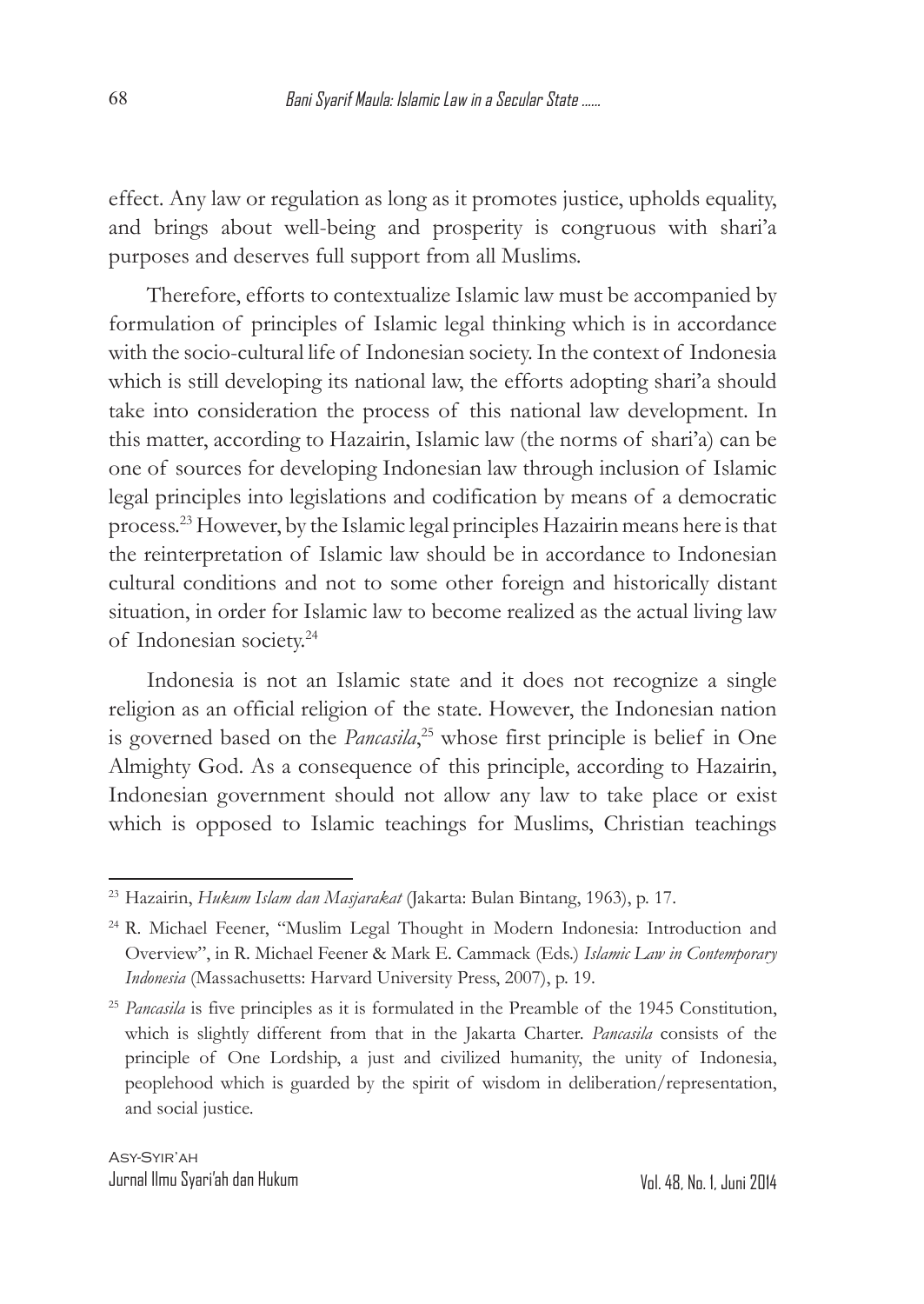for Christians, Hindu-Balinese teachings for Hindu-Balinese, nor anything which goes against the Buddhist religious morals for Buddhists.<sup>26</sup> Therefore, Islamic law can become a source for the formation of national law which will go hand-in-hand with other laws which grow and develop in the Republic of Indonesia.<sup>27</sup> Hazairin's argument which was always based on, and emphasized, the principle of the *Pancasila* is actually in line with the principles of shari'a which is more based on the moral precepts of social compromise than on the coercive side of legal prescriptions.

Even though both Hasbi and Hazairin concerned particularly to the implementation of religious law in Indonesian modern nation-state, in fact their ideas are in line with other Muslim scholars who concern more to the state and religion relationship than to legal matters, such as Nurcholish Madjid and Abdurrahman Wahid. Their ideas have several things in common especially related to the realization of their ideas which basically must be based on the foundational constitutional and institutional structures of the state. Whatever their ultimate impact on state legal reformulation, the models of their thoughts compromise a rich and varied heritage, which would include the encouragement of *ijtihad* and the consideration of local conditions in the way that shari'a is interpreted and implemented.<sup>28</sup>

## **Conclusion**

Islamic law is generally accepted by Indonesian Muslims, and even the Indonesian Constitutional law acknowledges Islamic law as one of the sources of Indonesian national law, in which both Islamic law and customary law are regarded as coexisting legal orders. In fact, mutual influences between local traditions and Islam has formed a distinct characteristic of social structure

<sup>&</sup>lt;sup>26</sup> Mohammad Daud Ali, "The Position of Islamic Law in the Indonesian Legal System", in Taufik Abdullah & Sharon Siddique (Eds.), *Islam and Society in Southeast Asia* (Singapore: ISEAS, 1986), pp. 201-2.

<sup>27</sup> *Ibid*.

<sup>28</sup> *Ibid*., p. 26.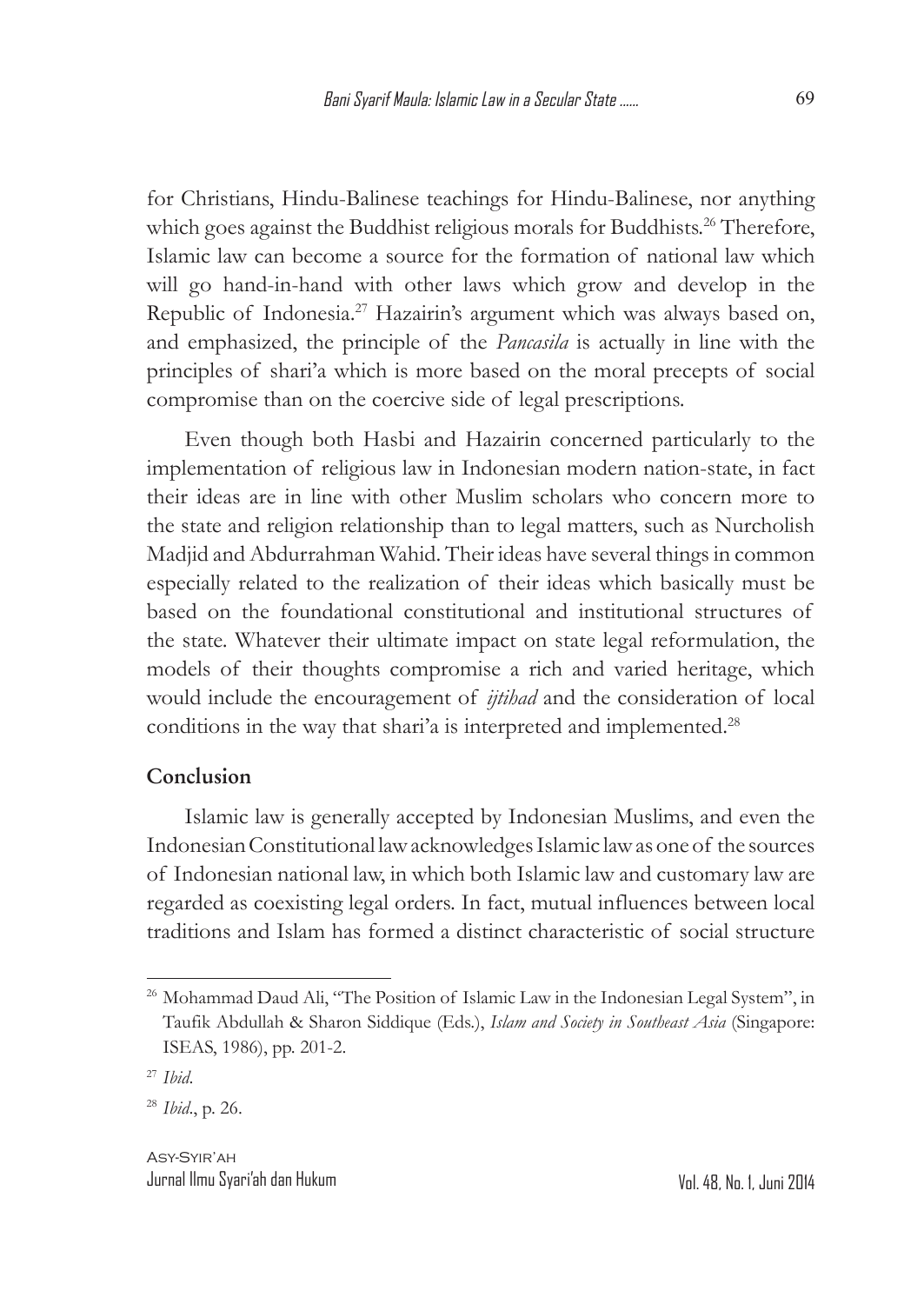of Muslim society in Indonesia. The fact of this characteristic has made some Indonesian Muslim intellectuals realized that the classical "imported" shari'a was not suitable to Indonesian context. Therefore, contextualizing and reinterpreting Islamic law for Indonesian Muslims is actually the best effort to implement shari'a in Indonesia amongst many demands of reinstallment of shari'a law after the reform era. |

## **Bibliagraphy**

- Ali, Mohammad Daud. "The Position of Islamic Law in the Indonesian Legal System", in Taufik Abdullah & Sharon Siddique (Eds.) *Islam and Society in Southeast Asia.* Singapore: ISEAS, 1986.
- Anshari, Endang Saefuddin. *Kritik atas Faham dan Gerakan Pembaruan Drs. Nurcholish Madjid.* Bandung: Bulan Sabit, 1973.
- Azra, Azyumardi (1995) *Jaringan Ulama Timur Tengah dan Kepulauan Nusantara Abad XVII dan XVIII.* Bandung: Mizan, 1995.
- Azra, Azyumardi, "Islamic Thought: Theory, Concepts and Doctrines in the Context of Southeast Asian Islam", in K.S. Nathan & Mohammad Hashim Kamali (Eds.) *Islam in Southeast Asia: Political Social and Strategic Challenges for the 21st Century.* Singapore: ISEAS, 2005.
- Bruinessen, Martin van. "Nurcholish Madjid: Indonesian Muslim Intellectual", *ISIM Review*, No. 17, 2006.
- Buehler, Michael. "The Rise of Shari'a By-Laws in Indonesian Districts: An Indicator for Changing Patterns of Power Accumulation and Political Corruption", *South East Asia Research*, Vol. 16, Issue 2, pp. 255–285, 2008.
- Candraningrum, Dewi. "Perda Shari'a and the Indonesian Women's Critical Perspectives", "Neue Willkuer gegen Frauen in Indonesien: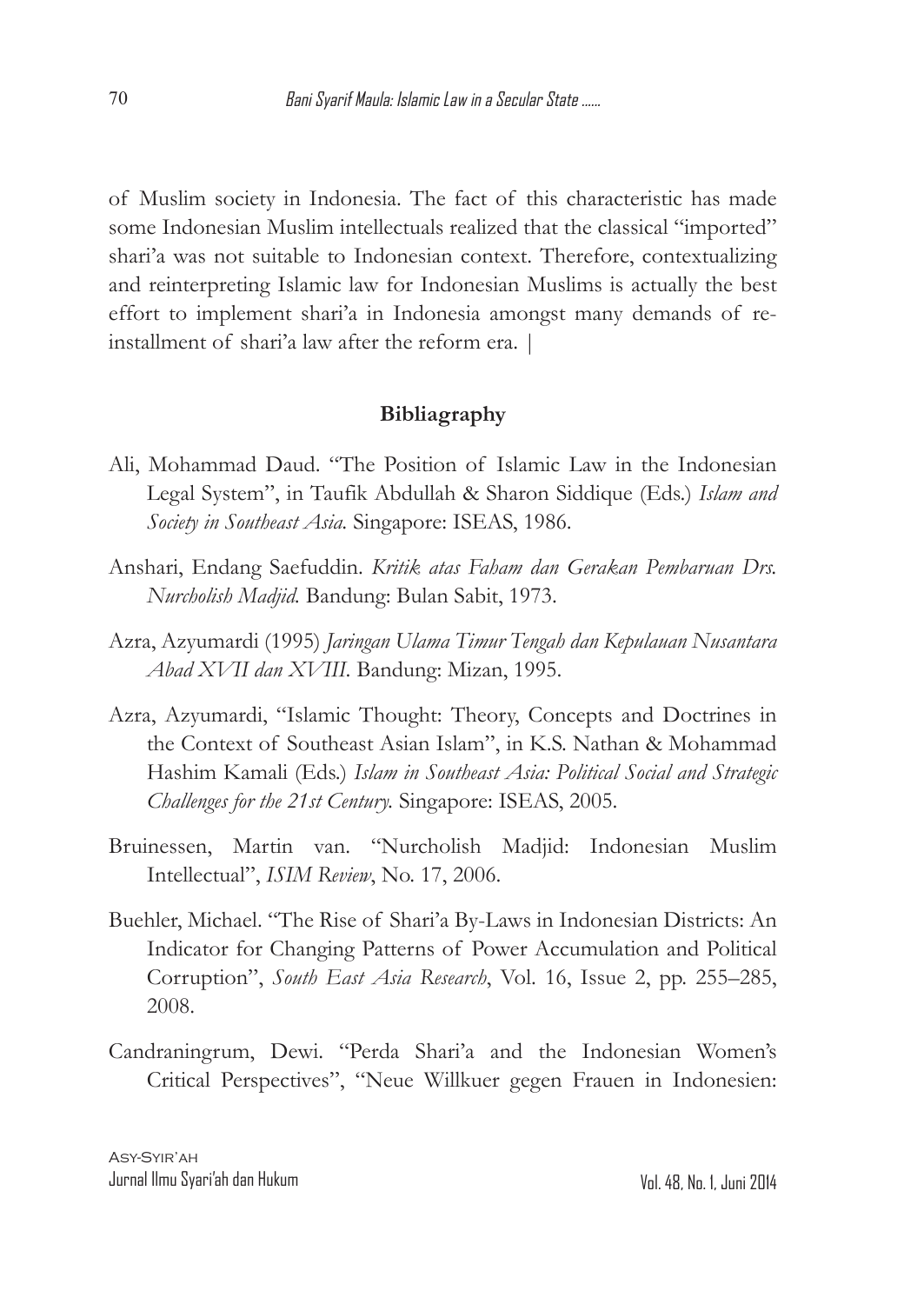Kontroversen um die Umsetzung der Regionale Scharia-Gesetze Perda Syariah (New Arbitrary against Women in Indonesia: Perda Shari'a and Women's Rights)". Bremen, Germany, retrieved from: http://www. asienhaus.de/public/archiv/PaperPERDASHARI'A.pdf

Effendy, Bahtiar. *Islam and the State in Indonesia*. Singapore, ISEAS, 2003.

Feener, R. Michael. "Muslim Legal Thought in Modern Indonesia: Introduction and Overview", in R. Michael Feener & Mark E. Cammack (Eds.) *Islamic Law in Contemporary Indonesia.* Massachusetts: Harvard University Press, 2007.

Hazairin. *Hukum Islam dan Masjarakat.* Jakarta: Bulan Bintang, 1963.

- Intan, Benyamin Fleming. *"Public Religion" and the Pancasila-Based State of Indonesia: An Ethical and Sociological Analysis.* New York: Peter Lang, 2006.
- Jabali, Fu'ad & Jamhari. "Introduction", in Fu'ad Jabali & Jamhari (Eds.) *Islam in Indonesia: Islamic Studies and Social Transformation.* Montreal, Canada: Indonesia-Canada Islamic Higher Education Project, 2002.
- Makassary, Ridwan al-. "The Dilemma of the application of the Shari'ah, Secularism and Human rights in Modern Indonesia", retrieved from: http://www.interseksi.org/publications/essays/articles/shari'ah\_ dilemma.html
- Rasyid, Daud. *Pembaruan Islam dan Orientalisme dalam Sorotan.* Jakarta: Usamah Press, 1993.
- Rasyidi, H.M. *Sekularisme dalam Persoalan Lagi: Suatu Koreksi atas Tulisan Drs. Nurcholish Madjid.* Jakarta: DDII, 1973.
- Shiddieqy, Hasbi ash-. *Dinamika dan Elastisitas Hukum Islam.* Jakarta: Tintamas, 1982.